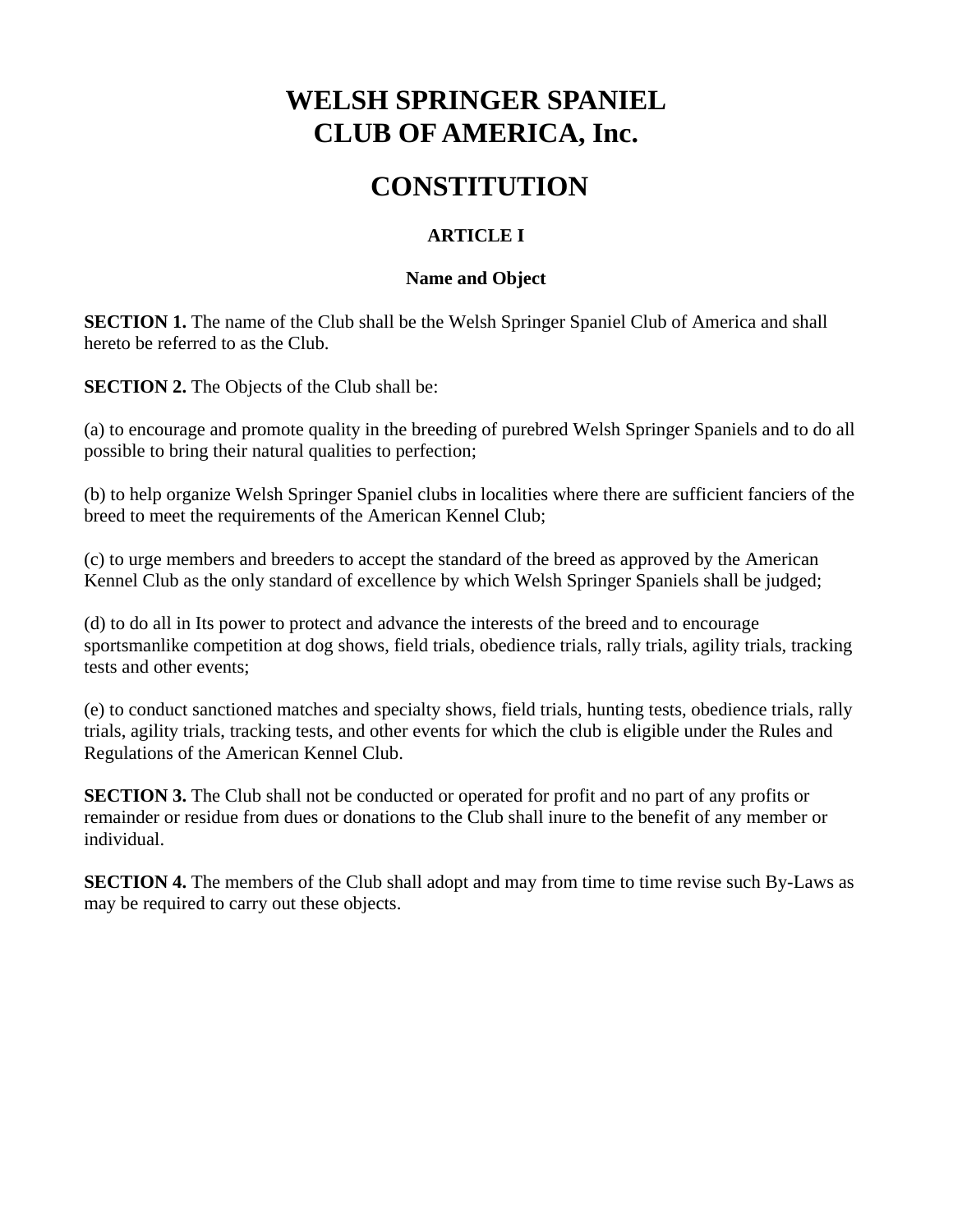# **BY-LAWS**

# **ARTICLE I**

## **Membership**

**SECTION 1.** Eligibility. There shall be one (1) type of membership open to all persons sixteen (16) years of age and older who are in good standing with The American Kennel Club and who subscribe to the purposes of this Club. (Present honorary members will be continued unless they wish to pay the dues for active status.)

**SECTION 2.** Dues. Membership dues shall be set or changed by the Board of Directors and ratified by a majority of those members voting in a mall ballot. Dues shall not exceed fifty dollars (\$50.00) per person. Dues shall be payable on or before the first day of August of each year. No member may vote whose dues are not paid for the current year. During the month of June the treasurer shall send to each member a statement of his/her dues for the following year.

**SECTION 3.** Election to Membership. Each applicant for membership shall apply on a form as approved by the Board of Directors and which shall provide that the applicant agrees to abide by this Constitution and By-Laws and the rules of the Amencan Kennel Club. The application shall state the name, address, and occupation of the applicant and it shall carry the endorsement of one (1) member. Accompanying the application the prospective member shall submit dues payment for the current year. Applicants may be elected at any meeting of the Board of Directors or by written vote of the Directors by mall. Affirmative votes of two-thirds (2/3) of the Directors present at a meeting of the Board or of two-thirds (2/3) of the entire Board voting by mail shall be required to elect an applicant. An application which has received a negative vote by the Board may be presented by one of the applicant's endorsers at the next annual meeting of the Club, and the Club may elect such applicant by a favorable vote of seventy-five percent (75%) of the members present.

**SECTION 4.** Termination of Membership. Membership may be terminated:

(a) by resignation. Any member in good standing may resign from the Club upon written notice to the Secretary; but no member may resign when in debt to the Club. Dues obligations are considered a debt to the Club and they become incurred on the first day of the fiscal year.

(b) by lapsing. A membership will be considered as lapsed and automatically terminated if such member's dues remain unpaid sixty (60) days after the first day of the fiscal year; however, the Board may grant an additional ninety (90) days of grace to such delinquent members in meritorious cases. In no case may a person be entitled to vote at any Club meeting whose dues are unpaid as of the date of that meeting.

(c) by expulsion. A membership may be terminated by expulsion of the member as provided in Article VI of these By-Laws.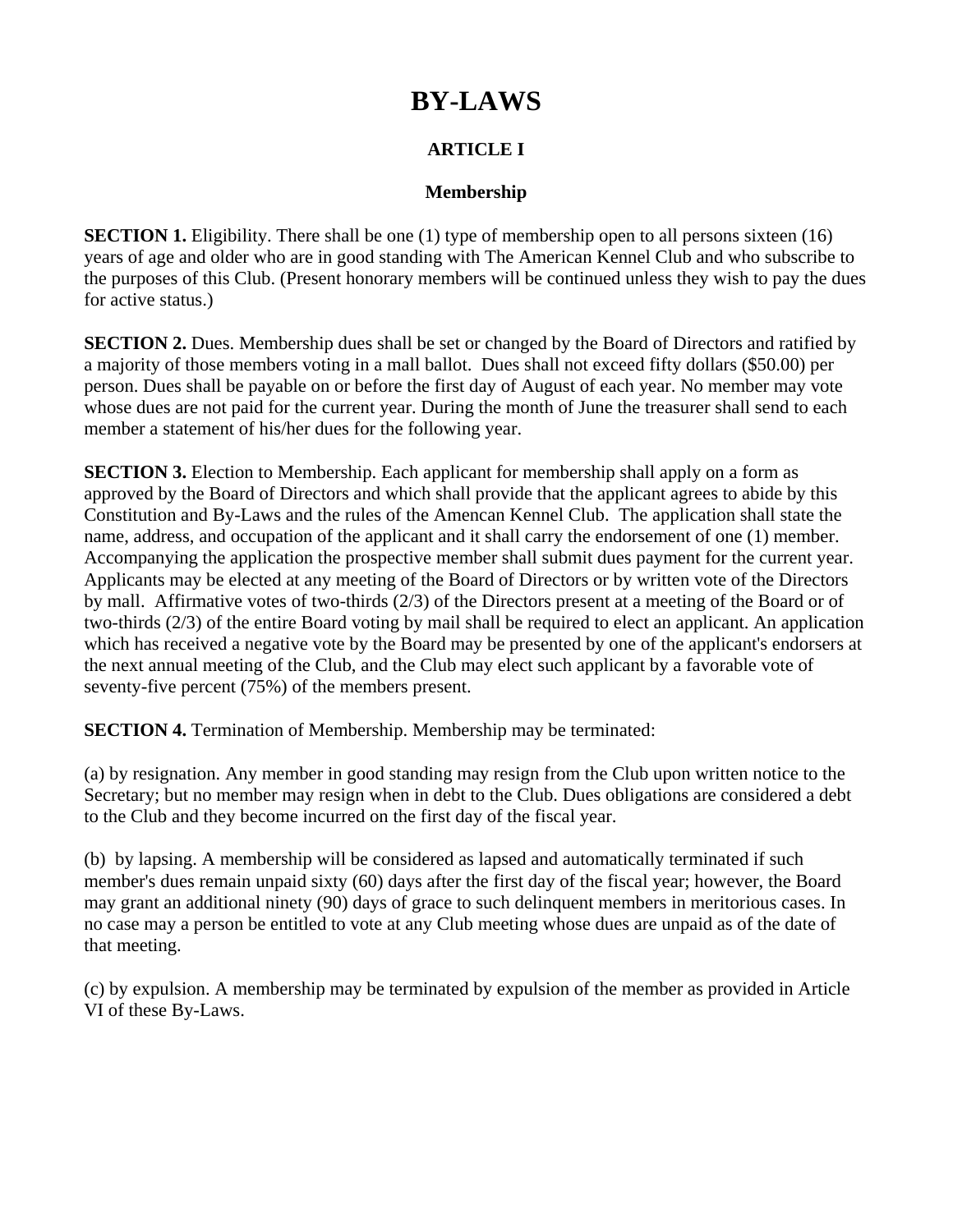## **ARTICLE II**

### **Meetings**

**SECTION 1.** Annual Meeting. The annual meeting of the Club shall be held during the months of March, April or May at a place, date, and hour designated by the Board of Directors. Written notice of the annual meeting shall be mailed by the Secretary to each member at least thirty (30) days prior to the date of the meeting. The quorum for the annual meeting shall be ten percent (10%) of the members in good standing.

**SECTION 2.** Special Club Meetings. Special Club meetings may be called by the President or by a majority vote of the members of the Board who are present at a meeting of the Board or who vote by mail, and shall be called by the Secretary, upon receipt of a petition signed by ten percent (10%) of the members of the Club who are in good standing. Such meeting shall be held at such place, date, and hour as may be designated by the Board of Directors. Written notice of such meeting shall be mailed by the Secretary at least fourteen (14) days and not more than thirty (30) days prior to the meeting. The notice of the meeting shall state the purpose of the meeting and no other club business may be transacted. The quorum for such a meeting shall be ten percent (10%) of the members in good standing.

**SECTION 3.** Board Meetings. The first meeting of the Board shall be held immediately following the annual meeting or election. Other meetings of the Board of Directors shall be held at such times and places as are designated by the President or by a majority vote of the entire Board. Written notice of each such meeting shall be mailed by the Secretary to each member of the Board at least fourteen (14) days prior to the date of the meeting. The quorum for a Board Meeting shall be a majority of the Board voting in person, by mail, FAX or telephone conference call.

**SECTION 4.** The Board of Directors may conduct its business by mail, FAX, or telephone conference call through the Secretary. Items voted upon by telephone conference call must be confirmed in writing within 7 days.

## **ARTICLE III**

## **Directors and Officers**

**SECTION 1.** Board of Directors. The Board shall be comprised of the President, Vice President, Secretary, Corresponding Secretary, Treasurer, and six (6) other persons, all of whom shall be members in good standing who are residents of the United States. The officers and directors shall be elected for two (2) year terms at the Club's annual elections as provided in Article IV, Section 3, and shall serve until their successors are elected. General management of the Club's affairs shall be entrusted to the Board of Directors.

**SECTION 2.** Officers. The Club's officers, consisting of the President, Vice President, Secretary, Corresponding Secretary, and Treasurer, shall serve in their respective capacities both with regard to the Club and its meetings and the Board and its meetings.

(a) The President shall preside at all meetings of the club and of the Board, and shall have the duties and powers normally appurtenant to the office of President in addition to those particularly specified in these By-Laws.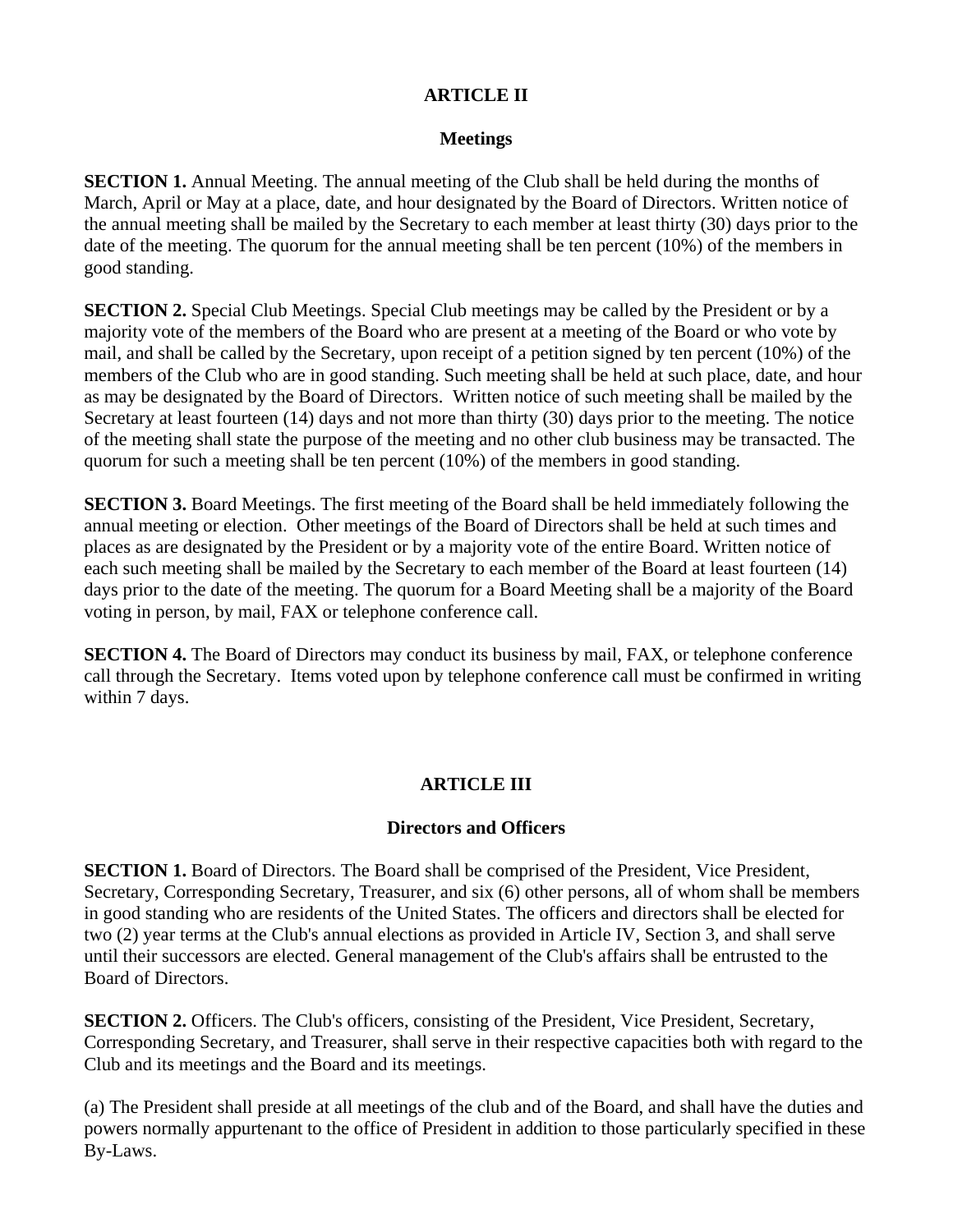(b) The Vice President shall have the duties and shall exercise the powers of the President in case of the President's death, absence, or incapacity. The Vice President shall also serve as liaison officer with local Welsh Springer Spaniel specialty clubs.

(c) The Secretary shall notify members of meetings and keep a record of all proceedings of the Club, of the Board, of all votes taken by mail, and of all matters of which a record shall be ordered by the Club. He/she shall notify officers and directors of their election to office, keep a roll of the members of the Club with their addresses, and carry out such other duties as are prescribed in the By-Laws.

(d) The Corresponding Secretary shall have charge of the correspondence. He/she shall distribute correspondence to the proper officer or committee, shall respond to or write such letters as may be directed by the president or the Board of Directors. He/she shall receive applications from prospective members, notify new members of their election to membership, and notify members of their appointment to committees.

(e) The Treasurer shall collect and receive all monies due or belonging to the Club. He/She shall deposit the same, in the name of the Club, in a bank approved by the Board. His/Her books shall at all times be open to inspection by the Board and he/she shall report to them at every meeting the condition of the Club's finances and every Item of receipt or payment not before reported. At the annual meeting he/she shall render an account of all monies received and expended during the previous fiscal year. The Treasurer shall be bonded in such amount as the Board of Directors shall determine.

**SECTION 3.** Vacancies. Any vacancies occurring on the Board or among the officers during the year shall be filled until the next annual election by a majority vote of all the then members of the Board; except that a vacancy in the office of President shall be filled automatically by the Vice President, and the resulting vacancy in the office of Vice President shall be filled by the Board.

## **ARTICLE IV**

## **The Club Year, Voting, Nominations, Elections**

**SECTION 1.** Club Year. The club's fiscal year shall begin on the 1st day of September and end on the 31 st day of August. The Club's official year shall begin on the 1 st day of March and shall end on the 28th day of February. The elected officers and directors shall take office on March 1st, and each retiring officer shall turn over to his/her successor in office all properties and records relating to that office within thirty days.

**SECTION 2.** Voting. At the annual meeting or at a special meeting of the Club voting shall be limited to those members in good standing who are present at the meeting, except for the annual election of Officers, Delegates, and Directors, and amendments to the Constitution and By-Laws and the Standard for the Breed which shall be decided by written ballot cast by mail. Voting by proxy shall not be permitted. The Board of Directors may decide to submit other specific questions for decision of the members by written ballot cast by mail.

**SECTION 3.** Annual Elections. At the annual election of officers and directors and the delegate to the American Kennel Club, who may, but need not be a director or officer of the Club, the vote shall be conducted by ballot as provided in Section 4 (d) below. The President, Secretary, Corresponding Secretary, and three (3) Directors shall be elected in odd numbered years. The Vice President,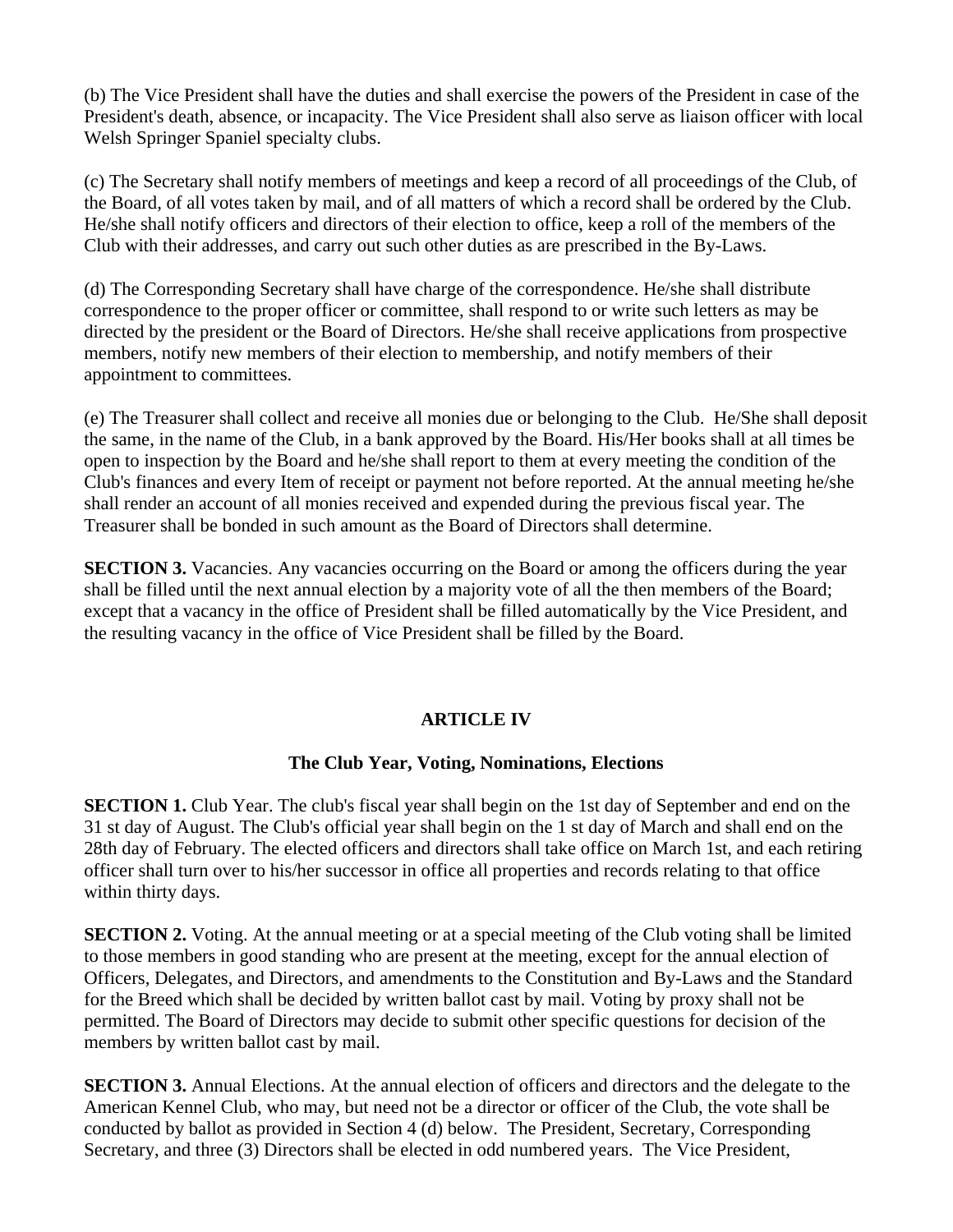Treasurer, and three (3) Directors shall be elected in even numbered years. All officers and directors shall be elected for two-year terms. The delegate to the American Kennel Club will be elected on years divisible by four (4) for a four year term. The Board of Directors shall appoint two (2) independent inspectors of election or an independent ballot association to receive and count the ballots. Ballots, to be valid, must be received by the inspectors of election by February 15th. The person receiving the largest number of votes for each position shall be declared elected. If any nominee, at the time of election, is unable to serve for any reason, such nominee shall not be elected and the vacancy so created shall be filled by the new Board of Directors in the manner provided by Article III, Section 3.

**SECTION 4.** Nominations and Ballots. No person may be a candidate in a club election who has not been nominated in accordance with these By-Laws. A Nominating Committee shall be chosen by the Board of Directors before September 1st. The Committee shall be chosen and consist of three members from different areas of the U.S.A. and two alternates; all members in good standing, no more than one (1) of whom may be a member of the current Board of Directors. The Board shall name a chairperson for the Committee. The Nominating Committee may conduct its business by mall.

(a) The Nominating Committee shall nominate from among the eligible members of the Club, one candidate for each office and for each position on the Board of Directors, and shall procure the acceptance of each nominee so chosen. The Committee should consider geographical representation of the membership on the Board to the extent that it is practical to do so. Prior to November 15th, the committee shall submit its slate of candidates to the Secretary, who shall mall the list, including the full name of each candidate and the name of the state in which he/she resides, to each member of the Club on or before November 30th, so that additional nominations may be made by the members if they so desire.

(b) Additional nominations of eligible members may be made by written petition addressed to the Secretary and received at his or her regular address on or before December 31st. Petitions must be signed by five (5) members and accompanied by the written acceptance of each such additional nominee signifying his/her willingness to be a candidate. Except for the position of Delegate, no person shall be a candidate for more than one position, and the additional nominations which are provided for herein may be made only from among those members who have not accepted a nomination of the Nominating Committee.

(c) If no valid additional nominations are received by the Secretary on or before December 31st, the Nominating Committee's slate shall be declared elected on March 1st, and no balloting will be required.

(d) If one or more valid additional nominations are received by the Secretary on or before December 31st, he/she shall, on or before January 15th, mail to each member in good standing, a ballot listing all nominees for each position in alphabetical order, with the names of the states in which they reside, together with a blank envelope and a return envelope addressed to the inspector of elections marked "Ballot" and bearing the name of the member to whom it was sent. So that ballots may remain secret, each voter after marking his ballot shall seal it in the blank envelope which in turn shall be placed in the second envelope addressed to the inspector of elections. On February 15th the inspectors of election shall check the returns against the list of members whose dues are paid for the current year, prior to opening the outer envelopes and removing the blank envelopes, and shall certify the eligibility of the voters as well as the results of the voting. The inspectors of election shall forward a notarized copy of the results to the Secretary prior to February 25th.

(e) Nominations cannot be made at the annual meeting or in any manner other than as provided above.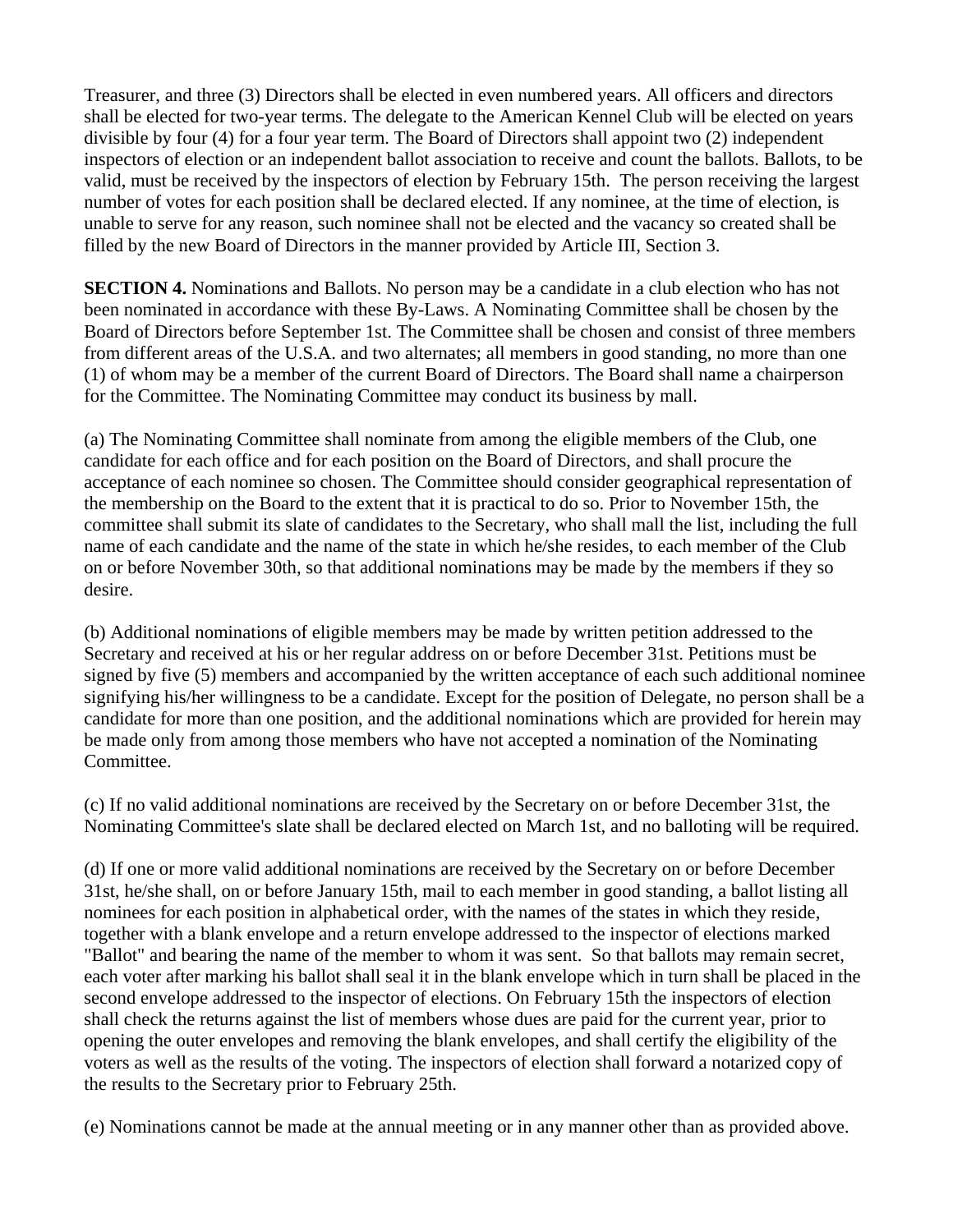### **ARTICLE V**

#### **Committees**

**SECTION 1.** The Board may each year appoint standing committees to advance the work of the Club in such matters as dog shows, field trials, obedience trials, trophies, annual prizes, membership, and other fields which may well be served by committees. Special committees may also be appointed by the Board to aid it on particular projects.

**SECTION 2.** Any committee appointment may be terminated by a majority vote of the full membership of the Board upon written notice to the appointee. The Board may appoint successors to those persons whose service has been terminated.

## **ARTICLE VI**

#### **Discipline**

**SECTION 1.** American Kennel Club Suspension. Any member who is suspended from privileges of the American Kennel Club automatically shall be suspended from the privileges of this Club for a like period.

**SECTION 2.** Charges. Any member may prefer charges against a member for alleged misconduct prejudicial to the best interests of the Club or the breed. Written charges with specifications must be filed in duplicate with the Secretary together with a deposit often dollars (\$10.00) which shall be forfeited if such charges are not sustained by the Board or a Committee following a hearing. The Secretary shall promptly send a copy of the charges to each member of the Board or present them at a Board meeting. The Board shall first consider whether the actions alleged in the charges, if proven, might constitute conduct prejudicial to the best interests of the Club or the breed. If the Board considers that the charges do not allege conduct which would be prejudicial to the best interests of the Club or the breed, it may refuse to entertain jurisdiction. If the Board entertains jurisdiction of the charges it shall fix a date of a hearing by the Board or a Committee of not less than three (3) members of the Board, not less than three (3) weeks nor more than six (6) weeks thereafter. The Secretary shall promptly send one (1) copy of the charges to the accused member by registered mail together with a notice of the hearing and an assurance that the defendant may personally appear in his/her own defense and bring witnesses if he/she wishes.

**SECTION 3.** Board Hearing. The Board shall have complete authority to decide whether counsel may attend the hearing, but both complainant and defendant shall be treated uniformly in that regard. Should charges be sustained after hearing all evidence and testimony presented by complainant and defendant, the Board or Committee may by a majority vote of those present suspend the defendant from all privileges of the Club for no more than six (6) months from the date of the hearing, or until the next annual meeting if that occurs after six months. And, if it deems that punishment insufficient, it may also recommend to the membership that the penalty be expulsion. In such case, the suspension shall not restrict the defendant's right to appear before his or her fellow members at the ensuing Club meeting which considers the recommendation of the Board or Committee. Immediately after the Board or Committee has reached a decision, its findings shall be put in written form and filed with the Secretary. The Secretary, in turn, shall notify each of the parties of the decision and penalty, if any.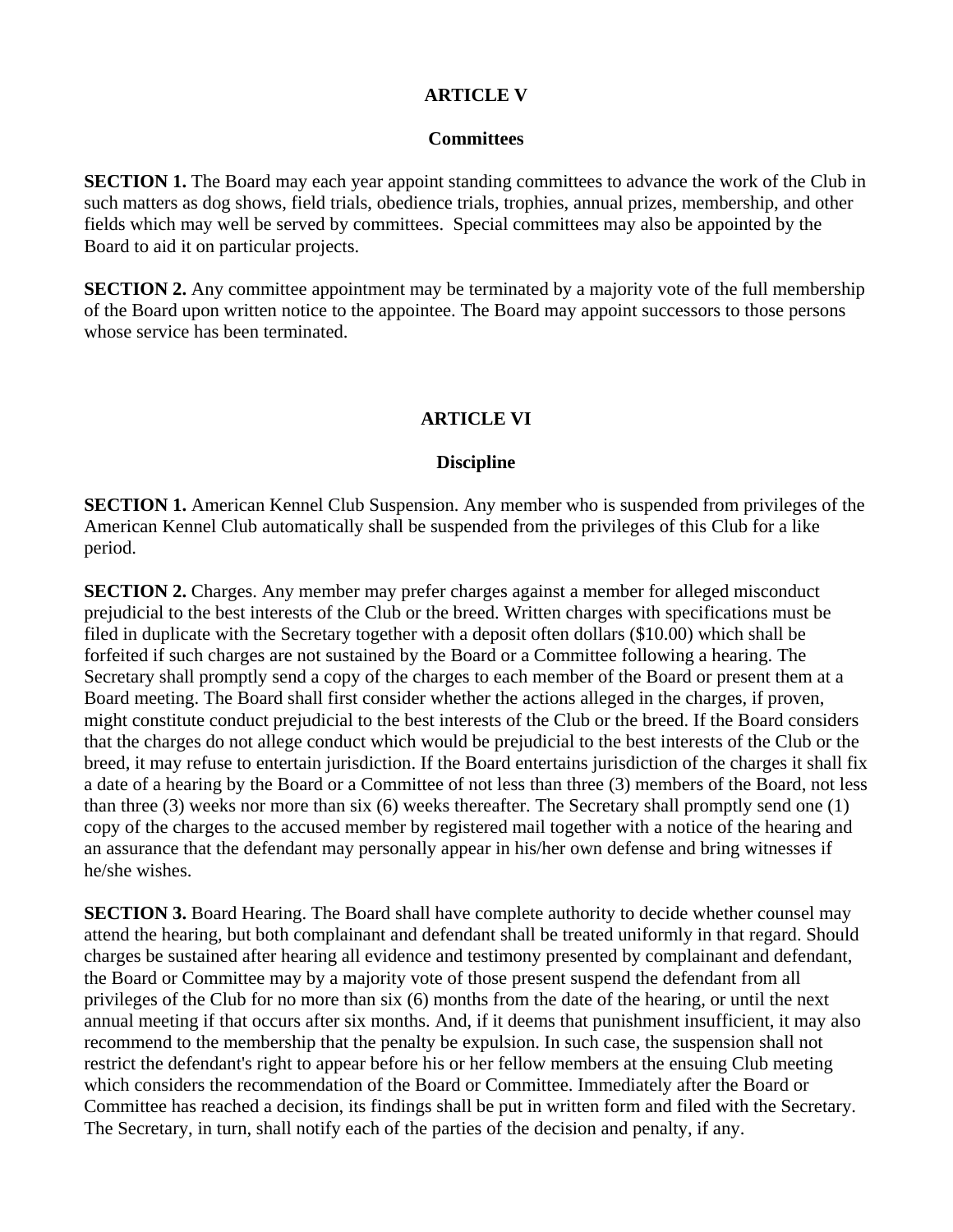**SECTION 4.** Expulsion. Expulsion of a member from the Club may be accomplished only at the annual meeting of the Club following a hearing and upon recommendation of the Board or Committee as provided in Section 3 of this Article. The defendant shall have the privilege of appearing in his/her own behalf though no evidence shall be taken at this meeting. The President shall read the charges and the findings and recommendations, and shall invite the defendant, if present, to speak in his or her own behalf. The meeting shall then vote by secret written ballot on the proposed expulsion. A two-thirds (2/3) vote of those present and voting at the annual meeting shall be necessary for expulsion. If the expulsion is not so voted the suspension shall stand.

#### **ARTICLE VII**

#### **Amendment**

**SECTION 1.** Amendments to the Constitution and By-Laws and to the Standard for the Breed may be proposed by the Board of Directors or by written petition addressed to the Secretary signed by twenty percent (20%) of the membership in good standing. Amendments proposed by such petition shall be promptly considered by the Board of Directors and must be submitted to the members with recommendations of the Board by the Secretary for a vote within three (3) months of the date when the petition was received by the Secretary.

**SECTION 2.** The Constitution and By-Laws and the Standard for the Breed may be amended at any time provided a copy of the proposed amendment has been mailed by the Secretary to each member in good standing on the date of the mailing, accompanied by a ballot on which he/she may indicate his/her choice for or against the action to be taken. The notice shall specify a date, no less than thirty (30) days after the date of the mailing, by which the ballots must be returned to the Secretary to be counted. The favorable vote of two-thirds (2/3) of the members in good standing who return valid ballots within the time limit shall be required to effect any such amendment.

SECTION 3. No amendment to the Constitution and By-Laws or to the Standard for the Breed that is adopted by the Board shall become effective until it has been approved by the Board of Directors of The American Kennel Club.

#### **ARTICLE VIII**

#### **Dissolution**

**SECTION 1.** The Club may be dissolved at any time by written consent of no less than two-thirds (2/3) of the members. In the event of the dissolution of the Club, other than for the purposes of reorganization, whether voluntary or involuntary or by operation of law, none of the property of the Club nor any proceeds thereof, nor any assets of the Club shall be distributed to any of its members. After payment of the debts of the Club its property and assets shall be given to a charitable organization for the benefit of dogs selected by the Board of Directors.